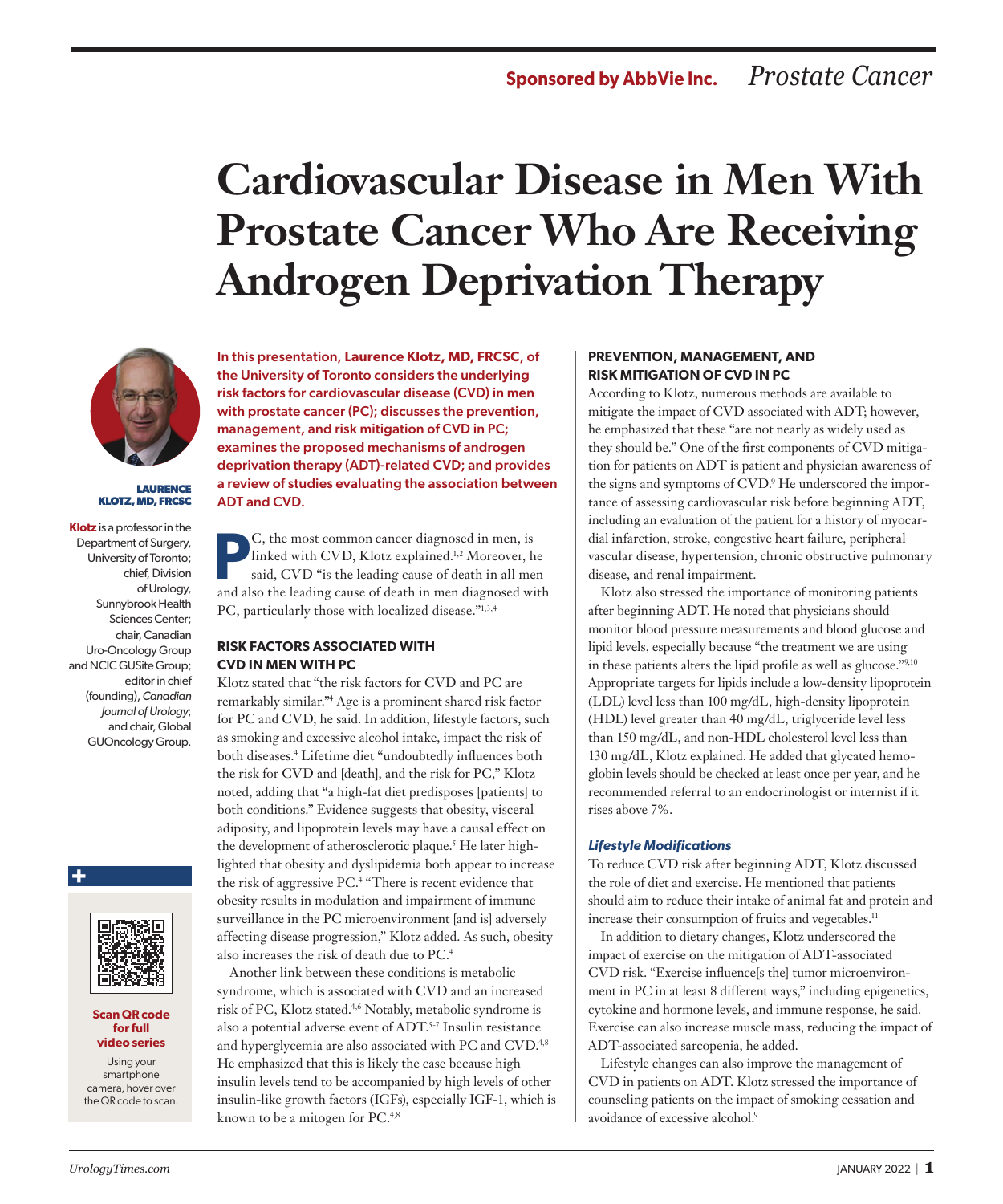#### *Medication Management*

Following his discussion on lifestyle modifications, Klotz examined the role of medication intervention. He noted that micronutrients and vitamins (eg, vitamin D) may positively impact PC and CVD, but there are no randomized trials to support specific recommendations.

Regarding pharmacologic therapy, Klotz stated that "statins act not just to improve the lipid profile, but they have a direct effect on androgen levels intracellularly." He explained that statins compete for the adrenal androgen dehydroepiandrosterone transporter, which "reduce[s] the substrate available for PC cells to generate their own testosterone and dihydrotestosterone."12 In a secondary analysis of a study comparing intermittent versus continuous hormonal therapy using the large PR7 cohort of approximately 1500 patients, the addition of a statin was associated with an improvement in the time to androgen-independent progression and PC death.<sup>12</sup>

Considering the role of metformin, Klotz discussed how the drug is typically used in patients with type 2 diabetes.13 Two small randomized studies of metformin in men treated with ADT demonstrated that compared with placebo, metformin "reduced waist circumference and weight gain and lowered insulin and glucose levels."4 Although numerous population-based studies of patients with diabetes have shown metformin to have a protective effect related to PC progression, metastasis, and mortality,<sup>7</sup> it is not widely used in PC. However, Klotz urged physicians to consider its role "as a preventive agent in men going on ADT."

#### **PROPOSED MECHANISMS OF ADT-RELATED CVD**

According to Klotz, treatment for advanced PC has involved ADT for approximately 80 years. However, "the reduction of testosterone to castrate levels induces a version of metabolic syndrome," which consists of 5 key features: increased adipose tissue, insulin resistance, hyperglycemia, dyslipidemia, and hypertension, he said. The clinical attributes of classic metabolic syndrome differ from those of ADT-related metabolic syndrome. He noted that ADT-related metabolic syndrome is frequently associated with subcutaneous fat, whereas classic metabolic syndrome tends to involve visceral fat, which is linked to greater CVD risk. Classic metabolic

syndrome is also associated with more serious dyslipidemia: an increased LDL level and decreased HDL level. In contrast, metabolic syndrome induced by ADT tends to involve a significantly increased HDL level, and the LDL level typically remains the same.<sup>2</sup>

In his discussion of follicle-stimulating hormone (FSH), Klotz noted that "there is evidence that FSH is involved in almost every single aspect of the unwanted effects of ADT," including osteoporosis, obesity, and CVD.14 He specified that the ratio of testosterone to FSH is very important in patients with castrate-level testosterone.

*"There's a clear link between PC and CVD related to preexisting factors that predispose [patients] to both of these very common diseases."*

# 

### **REVIEW OF STUDIES EVALUATING THE ASSOCIATION BETWEEN ADT AND CVD**

The link between CVD and ADT has remained controversial, owing to disagreement among studies, Klotz explained.2,15 Observational studies have shown that ADT in patients with PC is associated with an increased risk for CVD.<sup>2</sup> He noted that a systematic review and meta-analysis of observational studies evaluating the potential link between CVD and ADT over the past decade demonstrated a trend toward or a significant relationship between CV mortality and ADT in all but 1 of the studies examined (HR, 1.17; 95% CI, 1.04-1.32; *P*=.01).16

Randomized controlled trials (RCTs), by contrast, have failed to show a significant link between ADT and CVD, Klotz stated.<sup>2</sup> A systematic review of RCTs found that none were able to demonstrate a significant relationship between CVD mortality and ADT.17 However, Klotz emphasized that all of these analyses were secondary and not for assessment of a primary end point. He reviewed results published in 2018 from an analysis of numerous different studies and noted that regardless of CVD end point, the effect of ADT "was conflicting or inconclusive."2

Regarding the differences in results between observational trials and RCTs, Klotz emphasized that there may be limitations in the various study designs, especially selection bias related to the "healthy cohort effect."2,5 He explained that patients enrolled in clinical trials "tend to be healthier [and] tend to have longer survival than their unselected cohorts in the general population." For example, patients with severe or unstable CVD are typically excluded from participation in oncology clinical trials, he said. $2,5$ 

Klotz also discussed results from a retrospective study of men with PC from the CaPSURE registry who received local therapy, ADT, local therapy and ADT, or no therapy (watchful waiting/active surveillance [WW/AS]).<sup>15</sup> The patients in the WW/AS subgroup, who were managed conservatively, were likely older and had more comorbidities and risk factors, he said. "It is those factors, rather than treatment-related factors," Klotz reasoned, "that led to the increased rate of CVD mortality."15

# **CONCLUSIONS**

To conclude his discussion, Klotz stated that "there's a clear link between PC and CVD related to preexisting factors that predispose [patients] to both of these very common diseases." Although there is some uncertainty regarding the relationship between CVD and ADT, numerous interventions may mitigate the unwanted effects of ADT. These include lifestyle modifications, such as diet, exercise, and smoking cessation, and medication-based approaches with statins and metformin. Klotz underscored the importance of a multidisciplinary approach to care involving primary care physicians, cardiologists, and cardio-oncologists to optimize care for patients with PC.  $\bullet$ 

#### **REFERENCES**

1. Siegel RL, Miller KD, Jemal A. Cancer statistics, 2020. *CA Cancer J Clin*. 2020;70(1):7-30. doi:10.3322/ caac.21590

2. Gupta D, Lee Chuy K, Yang JC, Bates M, Lombardo M, Steingart RM. Cardiovascular and metabolic effects of androgen-deprivation therapy for prostate cancer. *J Oncol Pract*. 2018;14(10):580-587. doi:10.1200/ JOP.18.00178

3. Sturgeon KM, Deng L, Bluethmann SM, et al. A population-based study of cardiovascular disease mortality risk in US cancer patients. *Eur Heart J*. 2019;40(48):3889-3897. doi:10.1093/eurheartj/ehz766